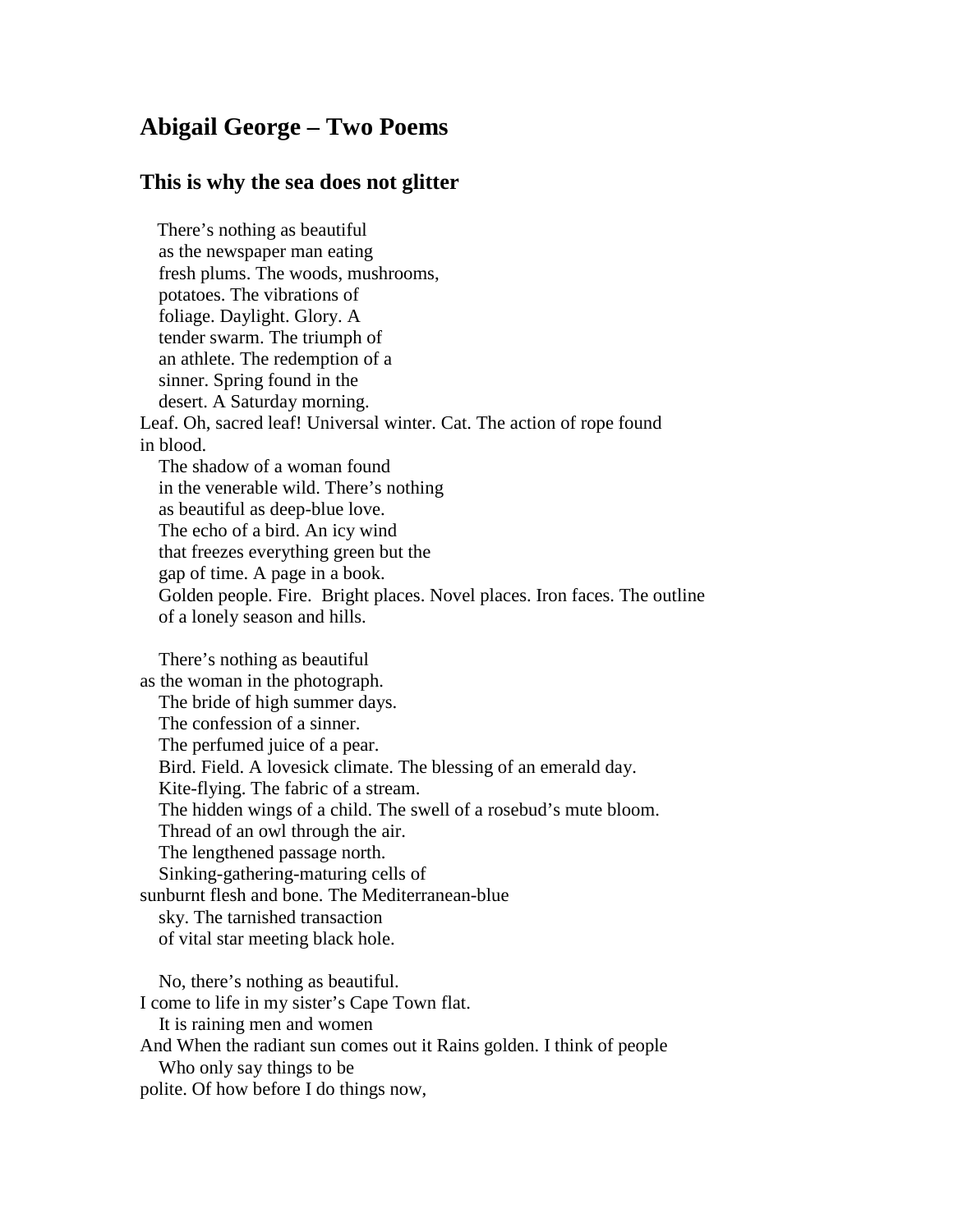I have to wait for the tiredness to lift. I think of my flesh and blood. How everything around me is fragile and connected to God. Sometime I think of the hospital room I found myself in when I was barely twenty. That was Before the renal unity at the hospital where I was born. Now, I eat for three and four and five.

## **Couples**

When you are too much alone with your own thoughts you go mad if there is no one to distract you from your cave, from your books. No children crying out, 'mummy, mummy, mummy'. When there is no husband who wants and needs your attention in a desperate way. I have no idea how to run a house like my mother did but I do know that I cannot blame my mother for that. The sole responsibility of that lies with me and it haunts me. It hurts me. I was going 'to go that way'. I always had it in me. Just didn't think I was going to last this long. I've come out here to be myself. I have come out here to write the great post-apartheid South African novel. I sit outside by the fireplace in a patio chair. Rusty nails are coming out of it. I think too much. That's the trouble with me. The trouble with madness is that you think too much. I let the sun shine on my face and try not to think too much. In a land far away, people are on the move as fast as mating rituals in the animal kingdom. They are getting out of bed, waking their children, taking showers, fixing breakfasts, fixing their hair (in that order). Writing lists, drawing up itineraries, and like me they are surely writing out what their priorities for the day are.